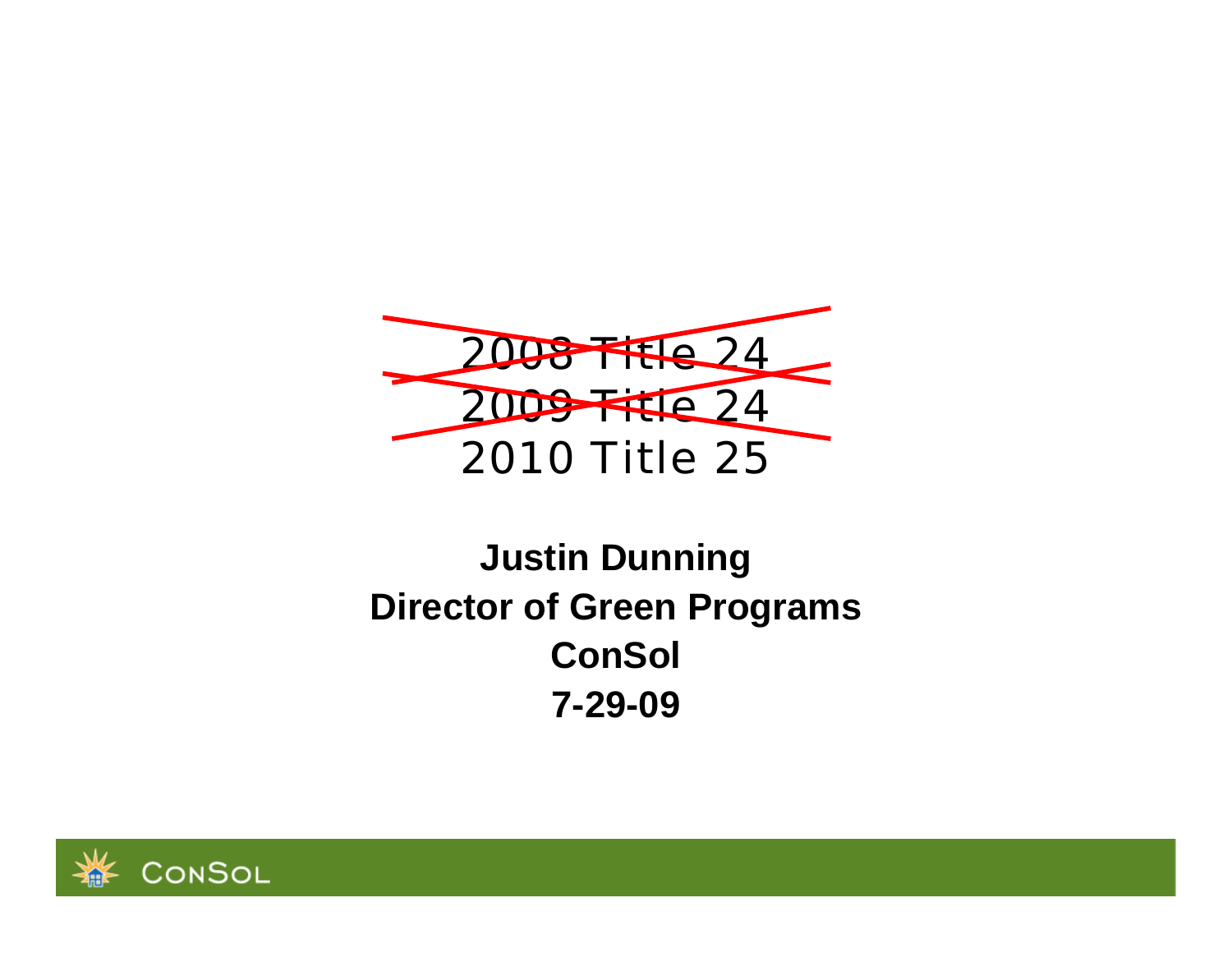# *Title 24*



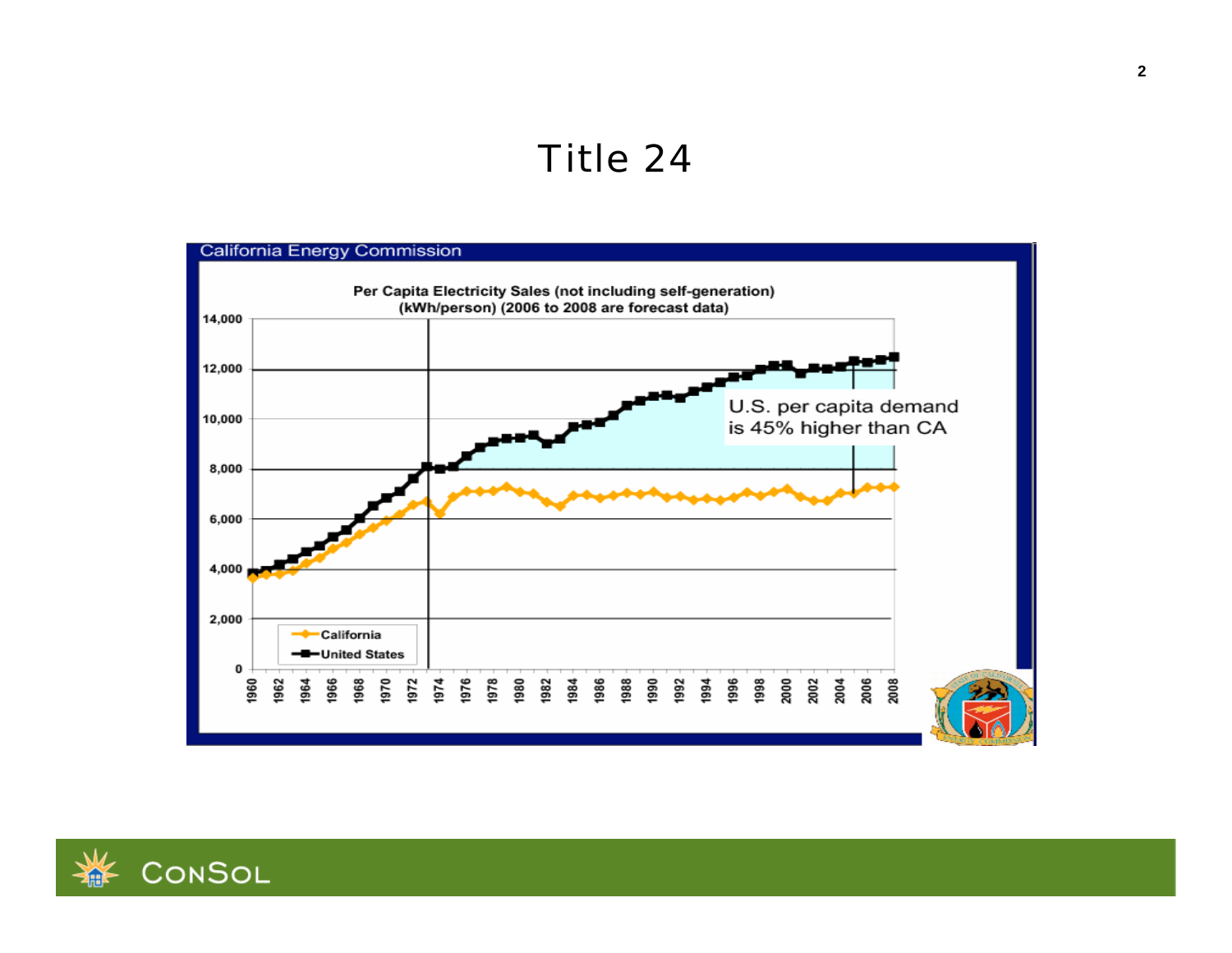### *Effect Of Title-24(Source Energy)*





**ConSol 2008**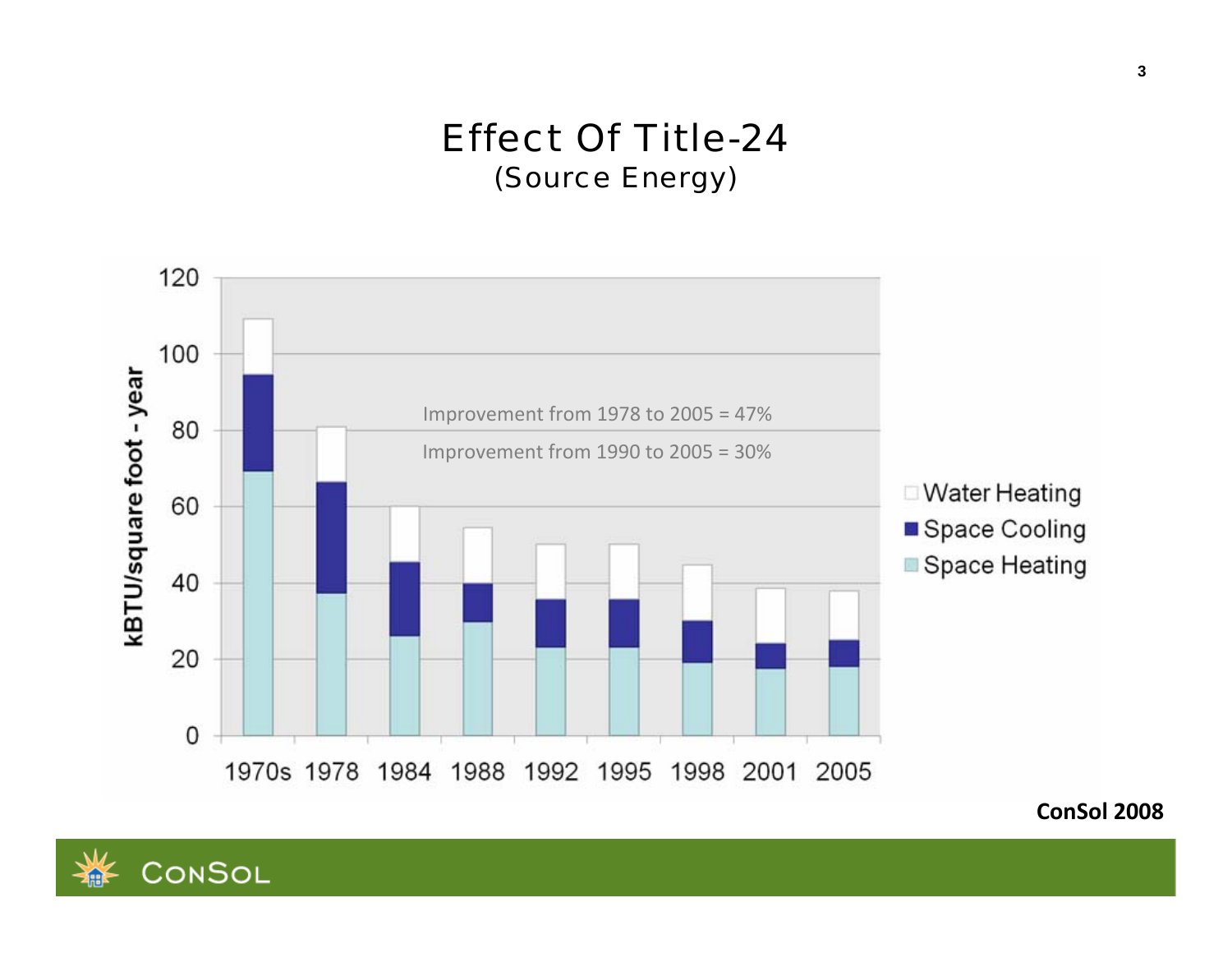# *Typical Energy Use In The Home*



**http://www.energy.ca.gov/appliances/rass/**

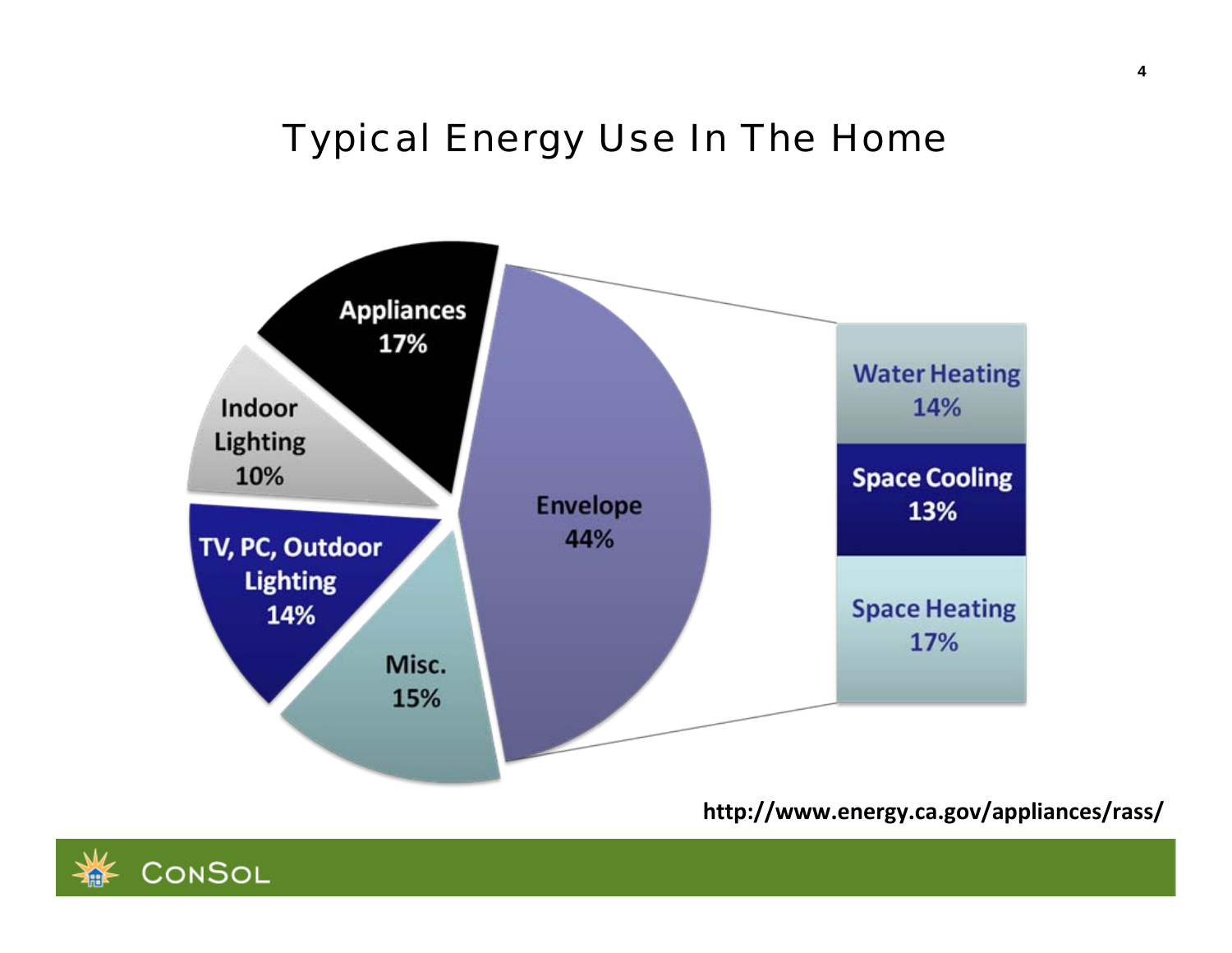### *Climate Zones*



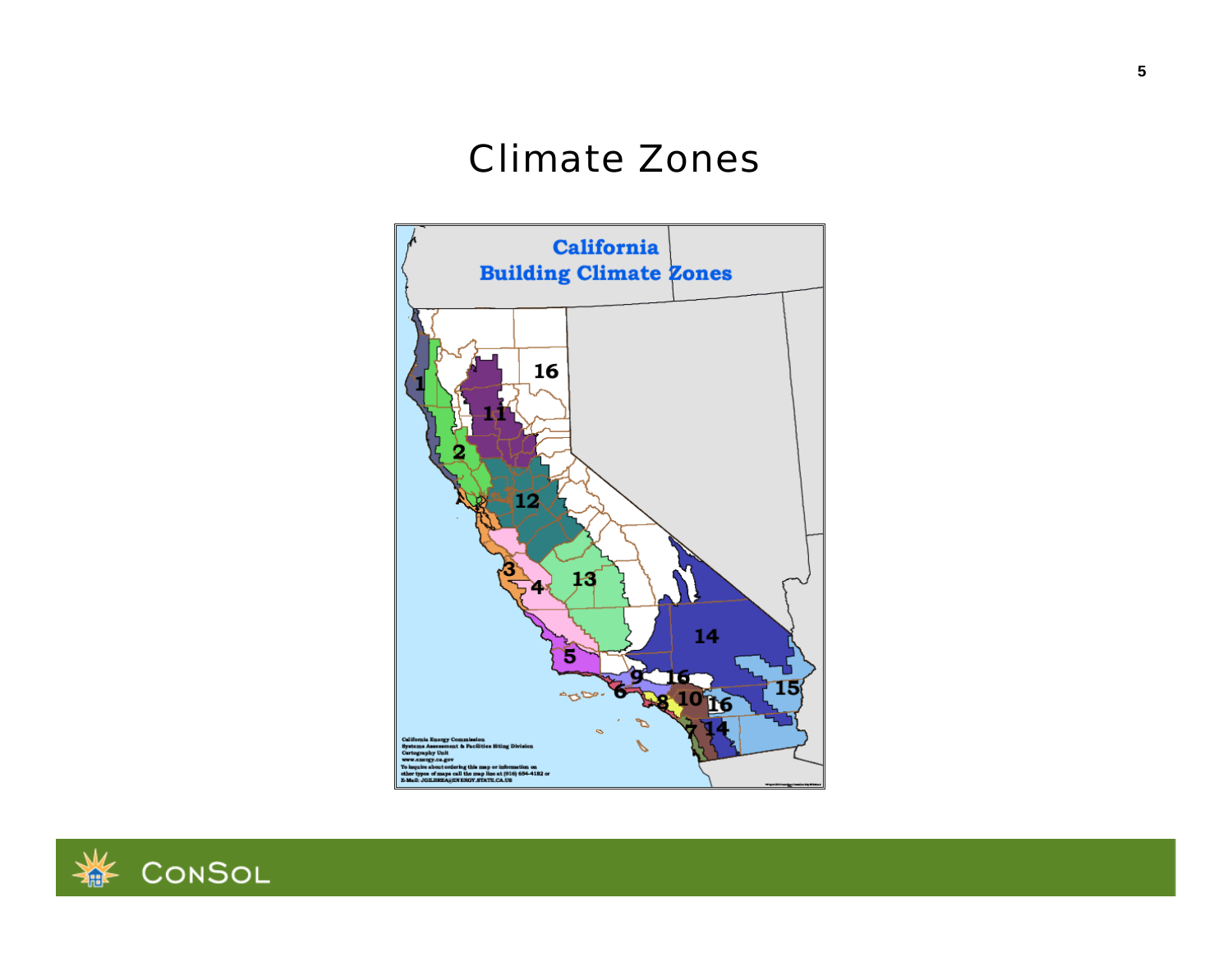# **Title 24**



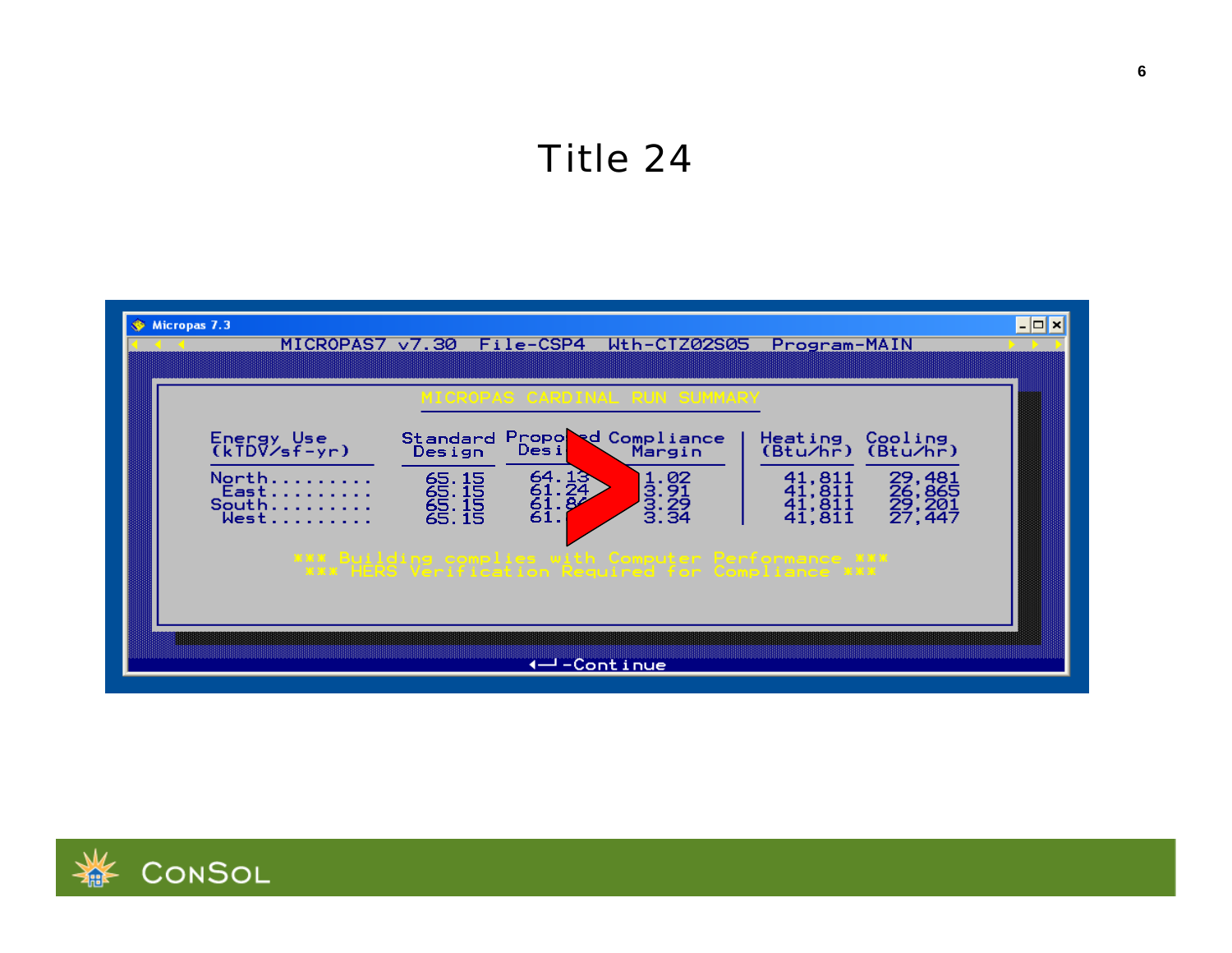# *2008 T-24 Current Major Proposed Changes*

#### **Window Efficiencies**

Adopted cost effective u-values and SHGC

### **Ventilation for Indoor Air Quality (ASHRAE 62.2)**

Mandatory ventilation requirements

### **Cool Roofs**

Reflectance and emittance

### **Changes to Compliance Documentation Process**

Poor enforcement of regulations, automated process prior to C of O

### **Maximum cooling capacity = HVAC right sizing**

TXV no longer a credit; Charge Indicator Light

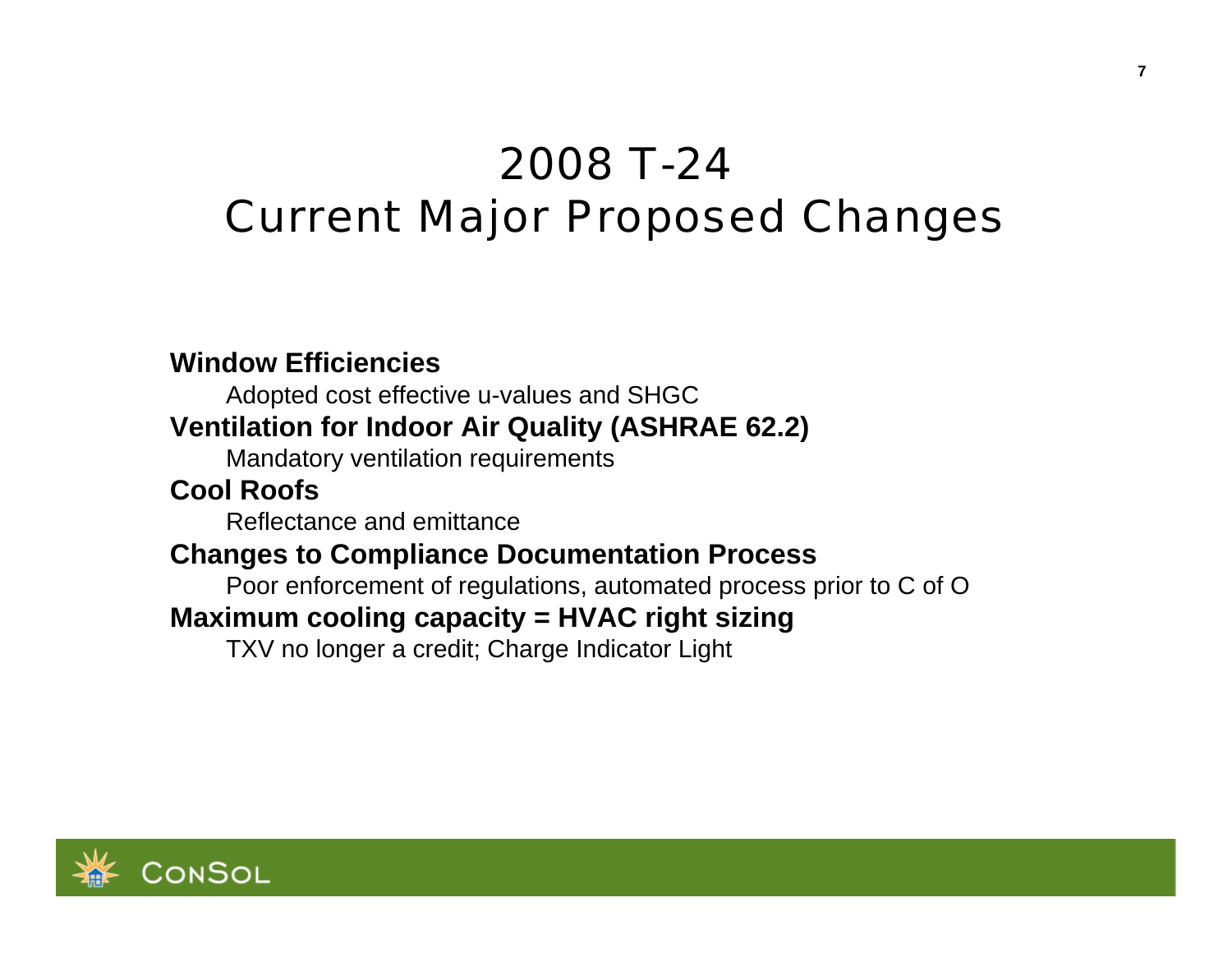# Out With the Old .... In with the new

| STANDARDS TABLE 151-C ALTERNATIVE COMPONENT PACKAGE D                      |                  |                        |                                                      |                 |                   |                 |                                                      |                        |                        |                 |                 |                 |                                                                                                            |                                                                                                                                         |                 |                        |
|----------------------------------------------------------------------------|------------------|------------------------|------------------------------------------------------|-----------------|-------------------|-----------------|------------------------------------------------------|------------------------|------------------------|-----------------|-----------------|-----------------|------------------------------------------------------------------------------------------------------------|-----------------------------------------------------------------------------------------------------------------------------------------|-----------------|------------------------|
| <b>Climate Zone</b>                                                        | 1                | $\overline{2}$         | 3                                                    | 4               | 5                 | 6               | 7                                                    | 8                      | 9                      | 10              | 11              | 12              | 13                                                                                                         | 14                                                                                                                                      | 15              | 16                     |
| <b>BUILDING</b><br><b>ENVELOPE</b>                                         |                  |                        |                                                      |                 |                   |                 |                                                      |                        |                        |                 |                 |                 |                                                                                                            |                                                                                                                                         |                 |                        |
| Insulation<br>minimums <sup>1</sup>                                        |                  |                        |                                                      |                 |                   |                 |                                                      |                        |                        |                 |                 |                 |                                                                                                            |                                                                                                                                         |                 |                        |
| Celling                                                                    | R38              | <b>R30</b>             | R30                                                  | <b>R30</b>      | <b>R30</b>        | <b>R30</b>      | <b>R30</b>                                           | R30                    | R30                    | R30             | <b>R38</b>      | <b>R38</b>      | <b>R38</b>                                                                                                 | <b>R38</b>                                                                                                                              | <b>R38</b>      | R38                    |
| Wood-frame<br>walls                                                        | R21              | R <sub>13</sub>        | R <sub>13</sub>                                      | R <sub>13</sub> | R <sub>13</sub>   | R <sub>13</sub> | <b>R13</b>                                           | R <sub>13</sub>        | R <sub>13</sub>        | R <sub>13</sub> | R <sub>19</sub> | R <sub>19</sub> | R <sub>19</sub>                                                                                            | R21                                                                                                                                     | R21             | R21                    |
| "Heavy mass"<br>walls                                                      |                  |                        |                                                      |                 |                   |                 |                                                      |                        |                        |                 |                 |                 |                                                                                                            | (R4.76) (R2.44) (R2.44) (R2.44) (R2.44) (R2.44) (R2.44) (R2.44) (R2.44) (R2.44) (R4.76) (R4.76) (R4.76) (R4.76) (R4.76) (R4.76) (R4.76) |                 |                        |
| "Light mass"<br>walls                                                      | <b>NA</b>        | <b>NA</b>              | <b>NA</b>                                            | <b>NA</b>       | NA                | NA              | NA                                                   | <b>NA</b>              | <b>NA</b>              | <b>NA</b>       | NA              | NA              | <b>NA</b>                                                                                                  | <b>NA</b>                                                                                                                               | <b>NA</b>       | <b>NA</b>              |
| Below-grade<br>walls                                                       | RD               | R <sub>0</sub>         | R <sub>0</sub>                                       | R <sub>0</sub>  | R <sub>0</sub>    | RD              | RO                                                   | R0                     | R <sub>0</sub>         | RO              | RD              | RD              | R <sub>D</sub>                                                                                             | RO                                                                                                                                      | R <sub>0</sub>  | R <sub>13</sub>        |
| Slab floor<br>perimeter                                                    | <b>NR</b>        | <b>NR</b>              | <b>NR</b>                                            | <b>NR</b>       | <b>NR</b>         | <b>NR</b>       | <b>NR</b>                                            | <b>NR</b>              | <b>NR</b>              | <b>NR</b>       | <b>NR</b>       | <b>NR</b>       | <b>NR</b>                                                                                                  | <b>NR</b>                                                                                                                               | <b>NR</b>       | R7                     |
| <b>Raised floors</b>                                                       | R <sub>19</sub>  | R <sub>19</sub>        | R <sub>19</sub>                                      | R <sub>19</sub> | <b>R19</b>        | R <sub>19</sub> | R <sub>19</sub>                                      | R <sub>19</sub>        | R <sub>19</sub>        | <b>R19</b>      | <b>R19</b>      | R <sub>19</sub> | R <sub>19</sub>                                                                                            | <b>R19</b>                                                                                                                              | R <sub>19</sub> | R <sub>19</sub>        |
| Concrete raised<br>floors                                                  | R8               | R8                     | R <sub>0</sub>                                       | R <sub>0</sub>  | RD                | RD              | RD                                                   | RO                     | R0                     | RO              | R8              | R4              | R8                                                                                                         | R8                                                                                                                                      | R4              | R8                     |
| <b>Radiant Barrier</b>                                                     | <b>NR</b>        | <b>REQ</b>             | <b>NR</b>                                            | <b>REQ</b>      | <b>NR</b>         | NR              | <b>NR</b>                                            | <b>REQ</b>             | <b>REQ</b>             | <b>REQ</b>      | <b>REQ</b>      | <b>REQ</b>      | <b>REQ</b>                                                                                                 | <b>REQ</b>                                                                                                                              | <b>REQ</b>      | <b>NR</b>              |
| <b>FENESTRATION</b>                                                        |                  |                        |                                                      |                 |                   |                 |                                                      |                        |                        |                 |                 |                 |                                                                                                            |                                                                                                                                         |                 |                        |
| Maximum U-<br>factor                                                       | 0.57             | 0.57                   | 0.67                                                 | 0.67            | 0.67              | 0.67            | 0.67                                                 | 0.67                   | 0.67                   | 0.57            | 0.57            | 0.57            | 0.57                                                                                                       | 0.57                                                                                                                                    | 0.57            | 0.55                   |
| Maximum<br>Solar Heat Gain<br>Coefficient<br>(SHGC) <sup>3</sup>           | <b>NR</b>        | 0.40                   | <b>NR</b>                                            | 0.40            | <b>NR</b>         | <b>NR</b>       | 0.40                                                 | 0.40                   | 0.40                   | 0.40            | 0.40            | 0.40            | 0.40                                                                                                       | 0.40                                                                                                                                    | 0.40            | <b>NR</b>              |
| Maximum total<br>area                                                      | 20%              | 20%                    | 20%                                                  | 20%             | 20%               | 20%             | 20%                                                  | 20%                    | 20%                    | 20%             | 20%             | 20%             | 20%                                                                                                        | 20%                                                                                                                                     | 20%             | 20%                    |
| <b>Maximum West</b><br>facing area                                         | <b>NR</b>        | 5%                     | <b>NR</b>                                            | 5%              | <b>NR</b>         | <b>NR</b>       | 5%                                                   | 5%                     | 5%                     | 5%              | 5%              | 5%              | 5%                                                                                                         | 5%                                                                                                                                      | 5%              | <b>NR</b>              |
| <b>THERMAL MASS<sup>4</sup></b>                                            | <b>NR</b>        | <b>NR</b>              | <b>NR</b>                                            | <b>NR</b>       | <b>NR</b>         | <b>NR</b>       | NR                                                   | <b>NR</b>              | <b>NR</b>              | NR              | <b>NR</b>       | NR              | <b>NR</b>                                                                                                  | <b>NR</b>                                                                                                                               | <b>NR</b>       | <b>NR</b>              |
| SPACE-HEATING <sup>5</sup>                                                 |                  |                        |                                                      |                 |                   |                 |                                                      |                        |                        |                 |                 |                 |                                                                                                            |                                                                                                                                         |                 |                        |
| Electric-resistant<br>allowed                                              | No               | No                     | No                                                   | <b>No</b>       | No                | No              | No                                                   | <b>No</b>              | <b>No</b>              | No              | No              | No              | No                                                                                                         | <b>No</b>                                                                                                                               | No              | No                     |
| If gas, AFUE -                                                             | MIN              | <b>MIN</b>             | MIN                                                  | MIN             | MIN               | MIN             | MIN                                                  | <b>MIN</b>             | <b>MIN</b>             | <b>MIN</b>      | MIN             | MIN             | MIN                                                                                                        | <b>MIN</b>                                                                                                                              | <b>MIN</b>      | MIN                    |
| If heat pump,<br>$HSPF^6$                                                  | <b>MIN</b>       | MIN                    | MIN                                                  | MIN             | MIN               | MIN             | MIN                                                  | MIN                    | <b>MIN</b>             | MIN             | MIN             | MIN             | MIN                                                                                                        | <b>MIN</b>                                                                                                                              | <b>MIN</b>      | MIN                    |
| SPACE-COOLING                                                              |                  |                        |                                                      |                 |                   |                 |                                                      |                        |                        |                 |                 |                 |                                                                                                            |                                                                                                                                         |                 |                        |
| SEER-                                                                      | MIN              | <b>MIN</b>             | MIN                                                  | MIN             | MIN               | MIN             | MIN                                                  | <b>MIN</b>             | <b>MIN</b>             | <b>MIN</b>      | MIN             | MIN             | <b>MIN</b>                                                                                                 | MIN                                                                                                                                     | <b>MIN</b>      | <b>MIN</b>             |
| If split system,                                                           | NR               | <b>REQ<sup>®</sup></b> | <b>NR</b>                                            | <b>NR</b>       | <b>NR</b>         | NR              | NR                                                   | <b>REQ<sup>®</sup></b> | <b>REQ<sup>®</sup></b> |                 |                 |                 | REQ <sup>12</sup> REQ <sup>12</sup> REQ <sup>12</sup> REQ <sup>13</sup> REQ <sup>14</sup>                  |                                                                                                                                         | <b>REQ</b>      | <b>NR</b>              |
| Refrigerant<br>charge<br>measurement or<br>Thermostatic<br>Expansion valve |                  |                        |                                                      |                 |                   |                 |                                                      |                        |                        |                 |                 |                 |                                                                                                            |                                                                                                                                         |                 |                        |
| <b>DUCTS</b>                                                               |                  |                        |                                                      |                 |                   |                 |                                                      |                        |                        |                 |                 |                 |                                                                                                            |                                                                                                                                         |                 |                        |
| Duct sealing                                                               | REQ <sup>®</sup> | <b>REQ<sup>®</sup></b> | REQ <sup>10</sup> REQ <sup>11</sup>                  |                 | REQ <sup>10</sup> |                 | REQ <sup>10</sup> REQ <sup>10</sup> REQ <sup>9</sup> |                        |                        |                 |                 |                 | REQ <sup>9</sup> REQ <sup>12</sup> REQ <sup>12</sup> REQ <sup>12</sup> REQ <sup>13</sup> REQ <sup>14</sup> |                                                                                                                                         | <b>REQ</b>      | <b>REQ<sup>®</sup></b> |
| <b>Duct Insulation</b>                                                     | R-6              | R-6                    | R-6                                                  | R-6             | R-6               |                 | R-4.2 R-4.2 R-4.2                                    |                        | R-6                    | R-6             | R-6             | R-6             | R-6                                                                                                        | R-8                                                                                                                                     | $R-8$           | R-8                    |
| <b><i>WATER-HEATING</i></b>                                                |                  |                        | System shall meet Section 151 (f) 8 or Section 151 b |                 |                   |                 |                                                      |                        |                        |                 |                 |                 |                                                                                                            |                                                                                                                                         |                 |                        |

2008 Building Energy Efficiency Standards TABLE 151-C COMPONENT PACKAGE D Page 151

|                                                                                |                                                               |                                                                        |                      |                      |                             |                             |                 |                             |                             |                      | Climate Zone                |                      |                 |                             |                             |                      |                             |                       |
|--------------------------------------------------------------------------------|---------------------------------------------------------------|------------------------------------------------------------------------|----------------------|----------------------|-----------------------------|-----------------------------|-----------------|-----------------------------|-----------------------------|----------------------|-----------------------------|----------------------|-----------------|-----------------------------|-----------------------------|----------------------|-----------------------------|-----------------------|
|                                                                                |                                                               |                                                                        |                      | 2                    | ٠                           | Δ                           | 5               | 6                           |                             | R                    | ۰                           | 10                   | п               | $\overline{12}$             | 13                          | 14                   | 15                          | 16                    |
| Coilings<br>Insulation<br>minimums <sup>1</sup><br>Walls                       |                                                               |                                                                        |                      | R30                  | R30                         | <b>R30</b>                  | R30             | R30                         | R30                         | R30                  | R30                         | R30                  | R38             | R38                         | R38                         | R38                  | <b>R38</b>                  | <b>R38</b>            |
|                                                                                |                                                               | Wood-frame walls                                                       | R21                  | <b>R13</b>           | <b>R13</b>                  | <b>R13</b>                  | <b>R13</b>      | R <sub>13</sub>             | <b>R13</b>                  | <b>R13</b>           | <b>R13</b>                  | <b>R13</b>           | <b>R19</b>      | <b>R19</b>                  | <b>R19</b>                  | R21                  | R21                         | R21                   |
|                                                                                |                                                               | Heavy mass walls                                                       | (R4.7)<br>6)         | (R2.4)<br>41         | (R2.4)<br>4)                | (R2.4)<br>4)                | (R2.4)<br>41    | (R2.4)<br>41                | (R2.4)<br>4)                | (R2.4)<br>41         | (R2.4)<br>4)                | (R2.4)<br>4)         | (R4.7<br>6)     | (R47)<br>6)                 | (R4.7)<br>61                | (R4.7)<br>61         | (R47<br>61                  | (R4.7<br>61           |
|                                                                                |                                                               |                                                                        |                      |                      |                             |                             |                 |                             |                             |                      |                             |                      |                 |                             |                             |                      |                             |                       |
|                                                                                |                                                               | Light mass walls                                                       | NA<br>R <sub>0</sub> | NA<br>R <sub>0</sub> | <b>NA</b><br>R <sub>0</sub> | <b>NA</b><br>R <sub>0</sub> | NA<br><b>RO</b> | <b>NA</b><br>R <sub>0</sub> | <b>NA</b><br>R <sub>0</sub> | NA<br>R <sub>0</sub> | <b>NA</b><br>R <sub>0</sub> | NA<br>R <sub>0</sub> | NA<br><b>RO</b> | <b>NA</b><br>R <sub>0</sub> | <b>NA</b><br>R <sub>0</sub> | NA<br>R <sub>0</sub> | <b>NA</b><br>R <sub>0</sub> | NA<br>R <sub>13</sub> |
|                                                                                | Flores                                                        | Below-grade walls                                                      |                      |                      |                             |                             |                 |                             |                             |                      |                             |                      |                 |                             |                             |                      |                             |                       |
|                                                                                |                                                               | Slab floor perim.                                                      | <b>NR</b>            | <b>NR</b>            | <b>NR</b>                   | <b>NR</b>                   | <b>NR</b>       | <b>NR</b>                   | <b>NR</b>                   | <b>NR</b>            | NR                          | <b>NR</b>            | <b>NR</b>       | <b>NR</b>                   | <b>NR</b>                   | NR                   | <b>NR</b>                   | R7                    |
|                                                                                |                                                               | <b>Raised floors</b>                                                   | <b>RI9</b>           | <b>R19</b>           | <b>R19</b>                  | <b>R19</b>                  | <b>R19</b>      | <b>R19</b>                  | <b>R19</b>                  | <b>R19</b>           | <b>R19</b>                  | <b>R19</b>           | <b>R19</b>      | <b>R19</b>                  | <b>R19</b>                  | <b>R19</b>           | <b>R19</b>                  | <b>R19</b>            |
|                                                                                |                                                               | Concrete raised floors                                                 | R8                   | R8                   | R <sub>0</sub>              | R <sub>0</sub>              | R <sub>0</sub>  | R <sub>0</sub>              | R <sub>0</sub>              | R <sub>0</sub>       | R <sub>0</sub>              | R <sub>0</sub>       | <b>R8</b>       | R4                          | R <sub>8</sub>              | R <sub>8</sub>       | R4                          | R <sub>8</sub>        |
| <b>Radiant Barrier</b>                                                         |                                                               |                                                                        | <b>NR</b>            | <b>REO</b>           | <b>NR</b>                   | <b>REO</b>                  | <b>NR</b>       | <b>NR</b>                   | <b>NR</b>                   | <b>REO</b>           | <b>REO</b>                  | <b>REO</b>           | <b>REO</b>      | <b>REO</b>                  | <b>REO</b>                  | <b>REO</b>           | <b>REO</b>                  | <b>NR</b>             |
| Roofing<br>Products                                                            | ow-sloped                                                     | <b>Ared Solar</b><br>Reflectance                                       | <b>NR</b>            | <b>NR</b>            | <b>NR</b>                   | <b>NR</b>                   | <b>NR</b>       | <b>NR</b>                   | <b>NR</b>                   | <b>NR</b>            | <b>NR</b>                   | <b>NR</b>            | <b>NR</b>       | <b>NR</b>                   | 0.55                        | <b>NR</b>            | 0.55                        | <b>NR</b>             |
|                                                                                |                                                               | Thermal<br>Emittance                                                   | <b>NR</b>            | <b>NR</b>            | <b>NR</b>                   | <b>NR</b>                   | <b>NR</b>       | <b>NR</b>                   | <b>NR</b>                   | <b>NR</b>            | <b>NR</b>                   | NR                   | <b>NR</b>       | <b>NR</b>                   | 0.75                        | <b>NR</b>            | 0.75                        | <b>NR</b>             |
| <b>Steep Sloped</b><br>(less than 5)<br>IN <sub>ft</sub><br>$1b/ft^2$ or more) |                                                               | Aged Solar<br>Reflectance                                              | <b>NR</b>            | <b>NR</b>            | <b>NR</b>                   | <b>NR</b>                   | <b>NR</b>       | <b>NR</b>                   | <b>NR</b>                   | <b>NR</b>            | <b>NR</b>                   | 0.20                 | 0.20            | 0.20                        | 0.20                        | 0.20                 | 0.20                        | <b>NR</b>             |
|                                                                                |                                                               | Thermal<br>Emittance                                                   | <b>NR</b>            | <b>NR</b>            | <b>NR</b>                   | <b>NR</b>                   | <b>NR</b>       | <b>NR</b>                   | <b>NR</b>                   | <b>NR</b>            | <b>NR</b>                   | 0.75                 | 0.75            | 0.75                        | 0.75                        | 0.75                 | 0.75                        | <b>NR</b>             |
|                                                                                | Steep Sloped (5)                                              | <b>Aged Solar</b><br>Reflectance                                       | 0.15                 | 0.15                 | 0.15                        | 0.15                        | 0.15            | 0.15                        | 0.15                        | 0.15                 | 0.15                        | 0.15                 | 0.15            | 0.15                        | 0.15                        | 0.15                 | 0.15                        | 0.15                  |
|                                                                                |                                                               | Thermal<br>Emittance                                                   | 0.75                 | 0.75                 | 0.75                        | 0.75                        | 0.75            | 0.75                        | 0.75                        | 0.75                 | 0.75                        | 0.75                 | 0.75            | 0.75                        | 0.75                        | 0.75                 | 0.75                        | 0.75                  |
| Fenestration                                                                   | Maximum U.factor                                              |                                                                        | 0.40                 | 0.40                 | 0.40                        | 0.40                        | 0.40            | 0.40                        | 0.40                        | 0.40                 | 0.40                        | 0.40                 | 0.40            | 0.40                        | 0.40                        | 0.40                 | 0.40                        | 0.40                  |
|                                                                                | Maximum Solar Heat Gain<br>Coefficient (SHGC) <sup>3</sup>    |                                                                        | <b>NR</b>            | 0.40                 | <b>NR</b>                   | 0.40                        | 0.40            | 0.40                        | 0.40                        | 0.40                 | 0.40                        | 0.40                 | 0.40            | 0.40                        | 0.40                        | 0.40                 | 0.35                        | <b>NR</b>             |
|                                                                                |                                                               | <b>Maximum Total Area</b>                                              |                      | 20%                  | 20%                         | 20%                         | 20%             | 20%                         | 20%                         | 20%                  | 20%                         | 20%                  | 20%             | 20%                         | 20%                         | 20%                  | 20%                         | 20%                   |
| Maximum West Facing Area                                                       |                                                               |                                                                        | <b>NR</b>            | 5%                   | <b>NR</b>                   | 5%                          | <b>NR</b>       | <b>NR</b>                   | 5%                          | 5%                   | 5%                          | 5%                   | 5%              | 5%                          | 5%                          | 5%                   | 5%                          | NR                    |
| <b>THERMAL MASS*</b>                                                           |                                                               |                                                                        | <b>NR</b>            | <b>NR</b>            | <b>NR</b>                   | <b>NR</b>                   | <b>NR</b>       | <b>NR</b>                   | <b>NR</b>                   | <b>NR</b>            | <b>NR</b>                   | <b>NR</b>            | <b>NR</b>       | <b>NR</b>                   | <b>NR</b>                   | NR                   | <b>NR</b>                   | <b>NR</b>             |
| <b>SPACE-</b>                                                                  | Electric-resistant allowed                                    |                                                                        | No                   | No                   | No                          | No                          | No              | No                          | No                          | No                   | No                          | No                   | No              | No                          | No                          | No                   | No                          | No                    |
| HEATING <sup>5</sup>                                                           | If gas, $AFUE =$                                              |                                                                        |                      | <b>MIN</b>           | <b>MIN</b>                  | <b>MIN</b>                  | <b>MIN</b>      | <b>MIN</b>                  | <b>MIN</b>                  | <b>MIN</b>           | <b>MIN</b>                  | <b>MIN</b>           | <b>MIN</b>      | <b>MIN</b>                  | <b>MIN</b>                  | <b>MIN</b>           | <b>MIN</b>                  | <b>MIN</b>            |
|                                                                                |                                                               | If heat pump, HSPF <sup>6</sup> =                                      |                      | <b>MIN</b>           | <b>MIN</b>                  | <b>MIN</b>                  | <b>MIN</b>      | <b>MIN</b>                  | MIN                         | <b>MIN</b>           | <b>MIN</b>                  | <b>MIN</b>           | <b>MIN</b>      | <b>MIN</b>                  | <b>MIN</b>                  | MIN                  | <b>MIN</b>                  | <b>MIN</b>            |
| <b>SPACE.</b><br><b>COOLING</b>                                                | $SFER =$                                                      |                                                                        |                      | <b>MIN</b>           | <b>MIN</b>                  | MIN                         | MIN             | <b>MIN</b>                  | MIN                         | <b>MIN</b>           | <b>MIN</b>                  | MIN                  | <b>MIN</b>      | <b>MIN</b>                  | MIN                         | <b>MIN</b>           | <b>MIN</b>                  | <b>MIN</b>            |
|                                                                                | display                                                       | If split system, Refrigerant charge<br>measurement or charge indicator |                      | <b>REO</b>           | <b>NR</b>                   | <b>NR</b>                   | <b>NR</b>       | <b>NR</b>                   | <b>NR</b>                   | <b>REO</b>           | <b>REO</b>                  | <b>REO</b>           | <b>REO</b>      | <b>REO</b>                  | <b>REO</b>                  | <b>REO</b>           | <b>REO</b>                  | <b>NR</b>             |
| <b>Central Forced</b>                                                          | Cooling Airflow and Watt Draw                                 |                                                                        | <b>NR</b>            | <b>NR</b>            | <b>NR</b>                   | <b>NR</b>                   | <b>NR</b>       | <b>NR</b>                   | <b>NR</b>                   | <b>NR</b>            | <b>NR</b>                   | <b>REO</b>           | <b>REQ</b>      | <b>REO</b>                  | <b>REO</b>                  | <b>REO</b>           | REO                         | NR                    |
| <b>Air Handlers</b>                                                            | lentral Fan Integrated Ventilation<br><b>System Watt Draw</b> |                                                                        | <b>REO</b>           | <b>REO</b>           | <b>REO</b>                  | <b>REO</b>                  | <b>REO</b>      | <b>REO</b>                  | <b>REO</b>                  | <b>REO</b>           | <b>REO</b>                  | <b>REO</b>           | <b>REO</b>      | <b>REO</b>                  | <b>REO</b>                  | <b>REO</b>           | <b>REO</b>                  | <b>REO</b>            |
| <b>DUCTS</b>                                                                   | Duct scaling                                                  |                                                                        | <b>REO</b>           | <b>REO</b>           | <b>REO</b>                  | <b>REO</b>                  | <b>REO</b>      | <b>REO</b>                  | <b>REO</b>                  | <b>REO</b>           | <b>REO</b>                  | <b>REO</b>           | <b>REO</b>      | <b>REO</b>                  | <b>REO</b>                  | <b>REO</b>           | <b>REO</b>                  | <b>REO</b>            |

SECTION 151 - PERFORMANCE AND PRESCRIPTIVE COMPLIANCE APPROACHES

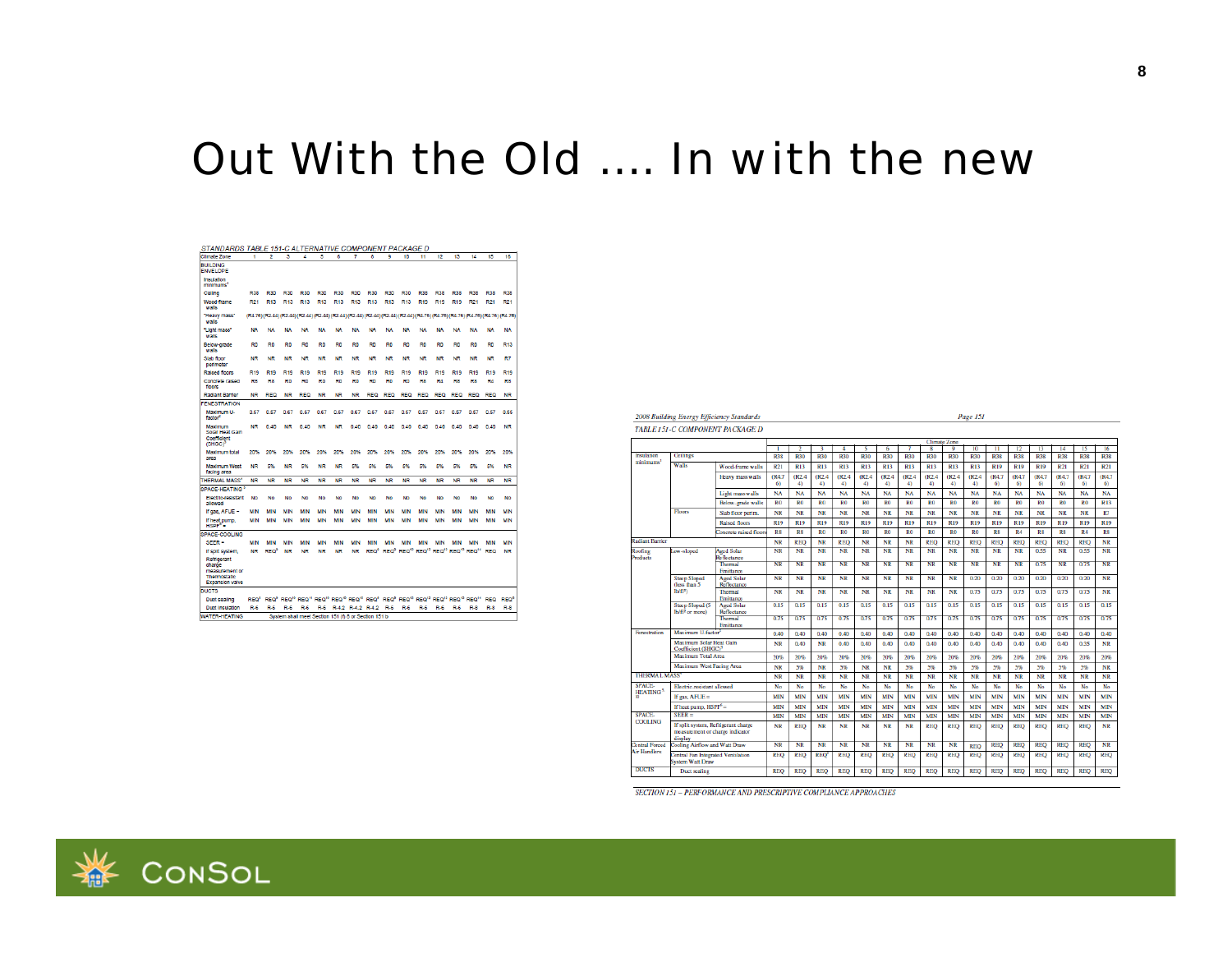

# **Carbon Quiz!**

# A 12 Hour Flight .... How Many Homes?



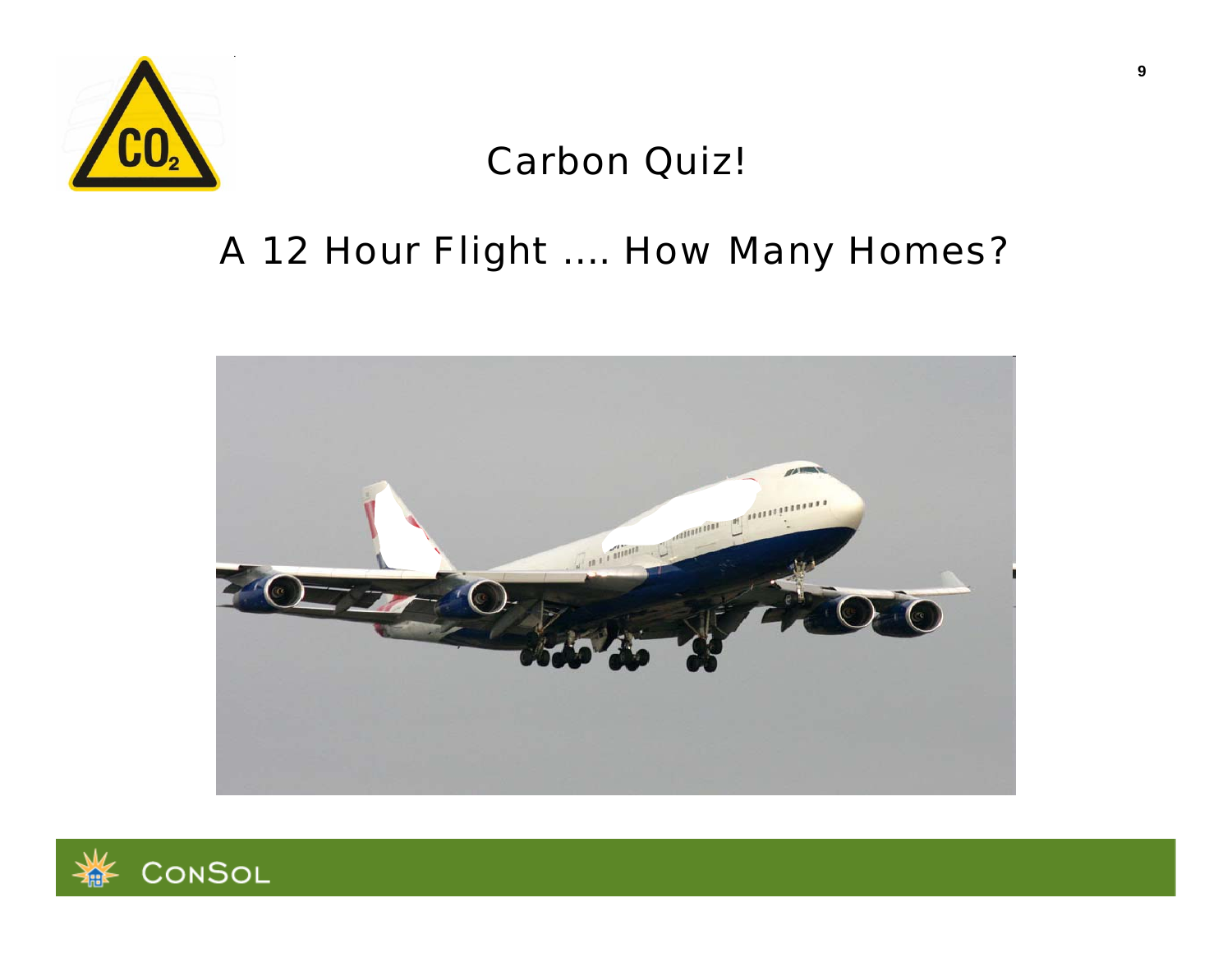

# *1 Flight = 350 Houses 15% above T-24*







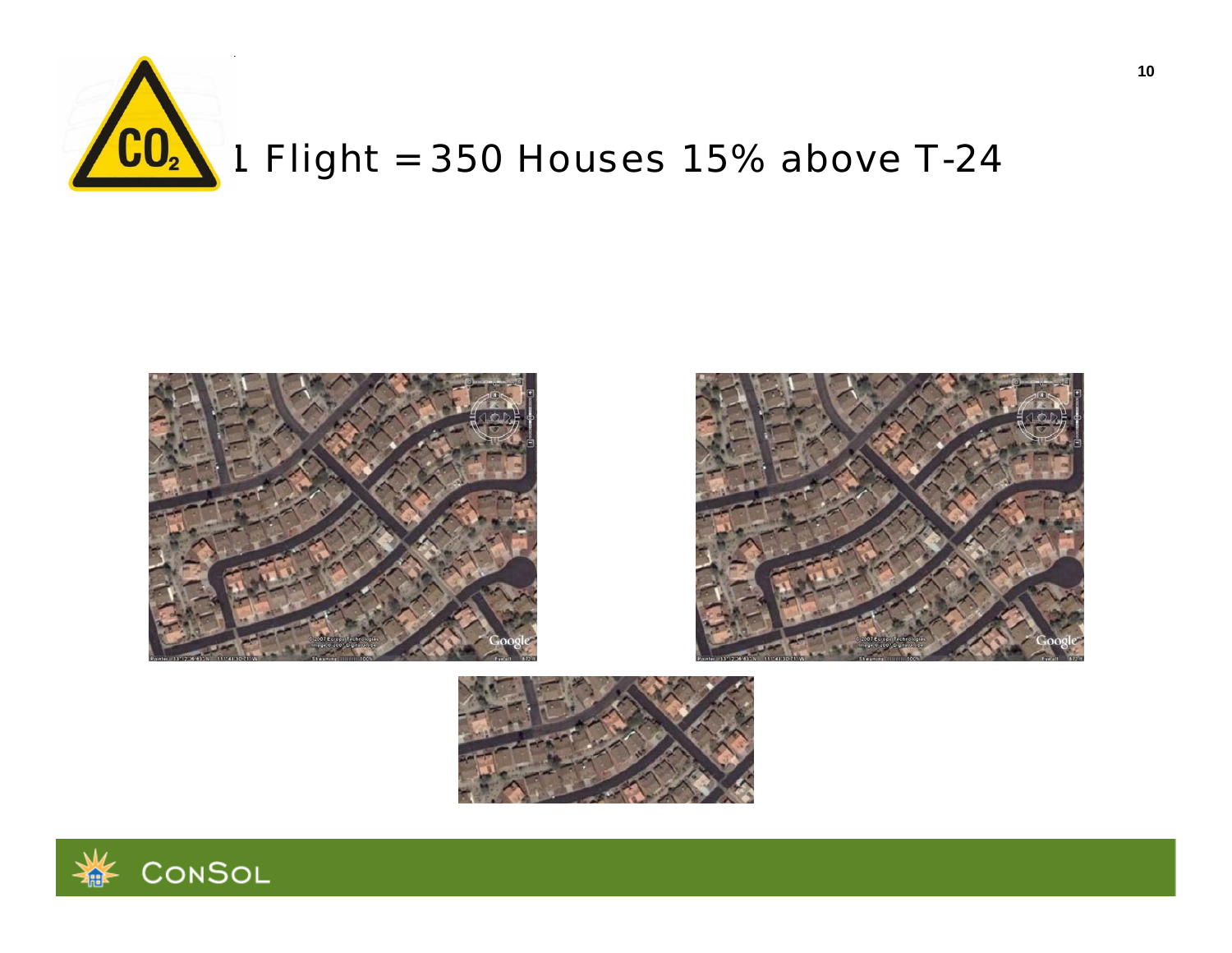

# 1 House = CFLs





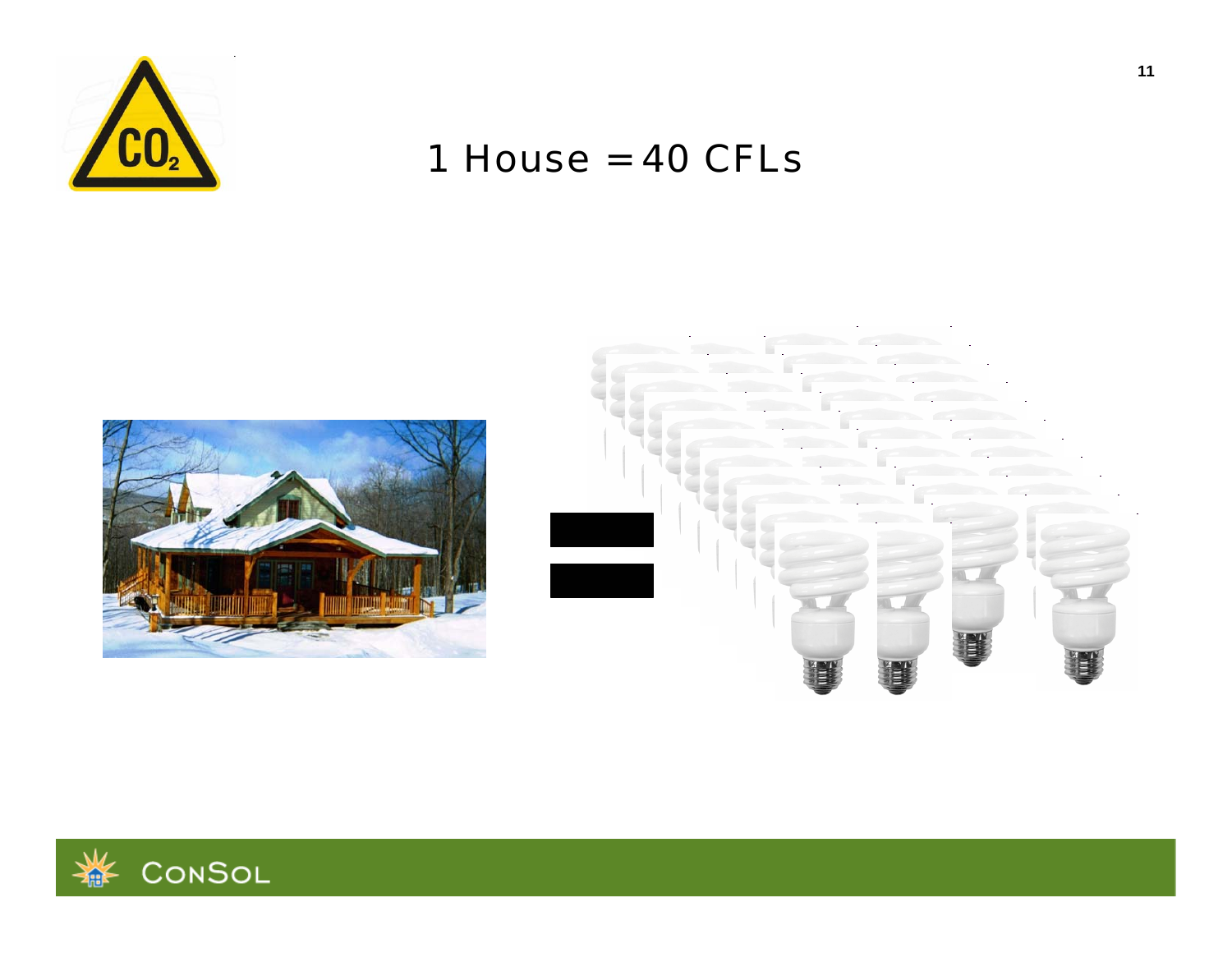# *2008 Analysis: Compliance Cost*

|                             | Single Family |         |         |          |          |  |  |  |  |  |
|-----------------------------|---------------|---------|---------|----------|----------|--|--|--|--|--|
| CZ                          | Style A       | Style B | Style C | Style D  | Weighted |  |  |  |  |  |
| 1                           | \$1,352       | \$2,096 | \$2,937 | \$10,493 | \$2,883  |  |  |  |  |  |
| 2                           | \$519         | \$614   | \$519   | \$1,149  | \$648    |  |  |  |  |  |
| 3                           | \$960         | \$1,437 | \$1,239 | \$1,925  | \$1,341  |  |  |  |  |  |
| 4                           | \$577         | \$708   | \$626   | \$1,457  | \$756    |  |  |  |  |  |
| 5                           | \$737         | \$1,008 | \$1,193 | \$1,945  | \$1,036  |  |  |  |  |  |
| 6                           | \$647         | \$1,101 | \$647   | \$1,653  | \$1,018  |  |  |  |  |  |
| 7                           | \$617         | \$576   | \$617   | \$576    | \$590    |  |  |  |  |  |
| 8                           | \$939         | \$892   | \$832   | \$1,339  | \$961    |  |  |  |  |  |
| 9                           | \$848         | \$768   | \$802   | \$1,181  | \$844    |  |  |  |  |  |
| 10                          | \$831         | \$911   | \$974   | \$2,925  | \$1,130  |  |  |  |  |  |
| 11                          | \$1,136       | \$1,429 | \$4,091 | \$5,369  | \$1,836  |  |  |  |  |  |
| 12                          | \$911         | \$1,600 | \$2,872 | \$4,665  | \$1,761  |  |  |  |  |  |
| 13                          | \$1,221       | \$1,626 | \$5,077 | \$5,609  | \$2,008  |  |  |  |  |  |
| 14                          | \$1,092       | \$2,071 | \$5,177 | \$8,774  | \$2,596  |  |  |  |  |  |
| 15                          | \$1,747       | \$3,662 | \$8,685 | \$8,360  | \$3,659  |  |  |  |  |  |
| 16                          | \$124         | \$688   | \$1,308 | \$2,896  | \$780    |  |  |  |  |  |
| Avg.                        | \$987         | \$1,521 | \$3,155 | \$4,539  | \$1,729  |  |  |  |  |  |
| \$250<br>Mandatory Features |               |         |         |          |          |  |  |  |  |  |

Total SF Estimated Cost  $=$ 

\$1,979

| CZ                 | Multi-Family                       |         |         |         |          |  |  |  |  |  |
|--------------------|------------------------------------|---------|---------|---------|----------|--|--|--|--|--|
|                    | Style A                            | Style B | Style C | Style D | Weighted |  |  |  |  |  |
| 1                  | \$669                              | \$1,483 | \$1,101 | \$4,456 | \$1,579  |  |  |  |  |  |
| 2                  | \$315                              | \$427   | \$293   | \$886   | \$445    |  |  |  |  |  |
| 3                  | \$301                              | \$503   | \$301   | \$941   | \$490    |  |  |  |  |  |
| 4                  | \$311                              | \$467   | \$311   | \$695   | \$443    |  |  |  |  |  |
| 5                  | \$234                              | \$436   | \$256   | \$895   | \$425    |  |  |  |  |  |
| б                  | \$188                              | \$188   | \$188   | \$188   | \$188    |  |  |  |  |  |
| 7                  | $-117$                             | \$85    | \$85    | \$85    | \$52     |  |  |  |  |  |
| 8                  | \$380                              | \$492   | \$358   | \$500   | \$456    |  |  |  |  |  |
| 9                  | \$194                              | \$468   | \$229   | \$847   | \$424    |  |  |  |  |  |
| 10                 | \$338                              | \$688   | \$813   | \$1,698 | \$699    |  |  |  |  |  |
| 11                 | \$355                              | \$1,278 | \$2,077 | \$3,984 | \$1,317  |  |  |  |  |  |
| 12                 | \$261                              | \$1,099 | \$1,468 | \$2,648 | \$1,021  |  |  |  |  |  |
| 13                 | \$677                              | \$1,518 | \$2,479 | \$3,195 | \$1,459  |  |  |  |  |  |
| 14                 | \$492                              | \$1,899 | \$2,998 | \$3,424 | \$1,641  |  |  |  |  |  |
| 15                 | \$812                              | \$2,192 | \$3,895 | \$3,723 | \$1,948  |  |  |  |  |  |
| 16                 | \$230                              | \$802   | \$551   | \$1,545 | \$706    |  |  |  |  |  |
| Avg.               | \$306                              | \$669   | \$740   | \$1,290 | \$629    |  |  |  |  |  |
| Mandatory Features |                                    |         |         |         |          |  |  |  |  |  |
|                    | \$1,529<br>Total MF Estimated Cost |         |         |         |          |  |  |  |  |  |

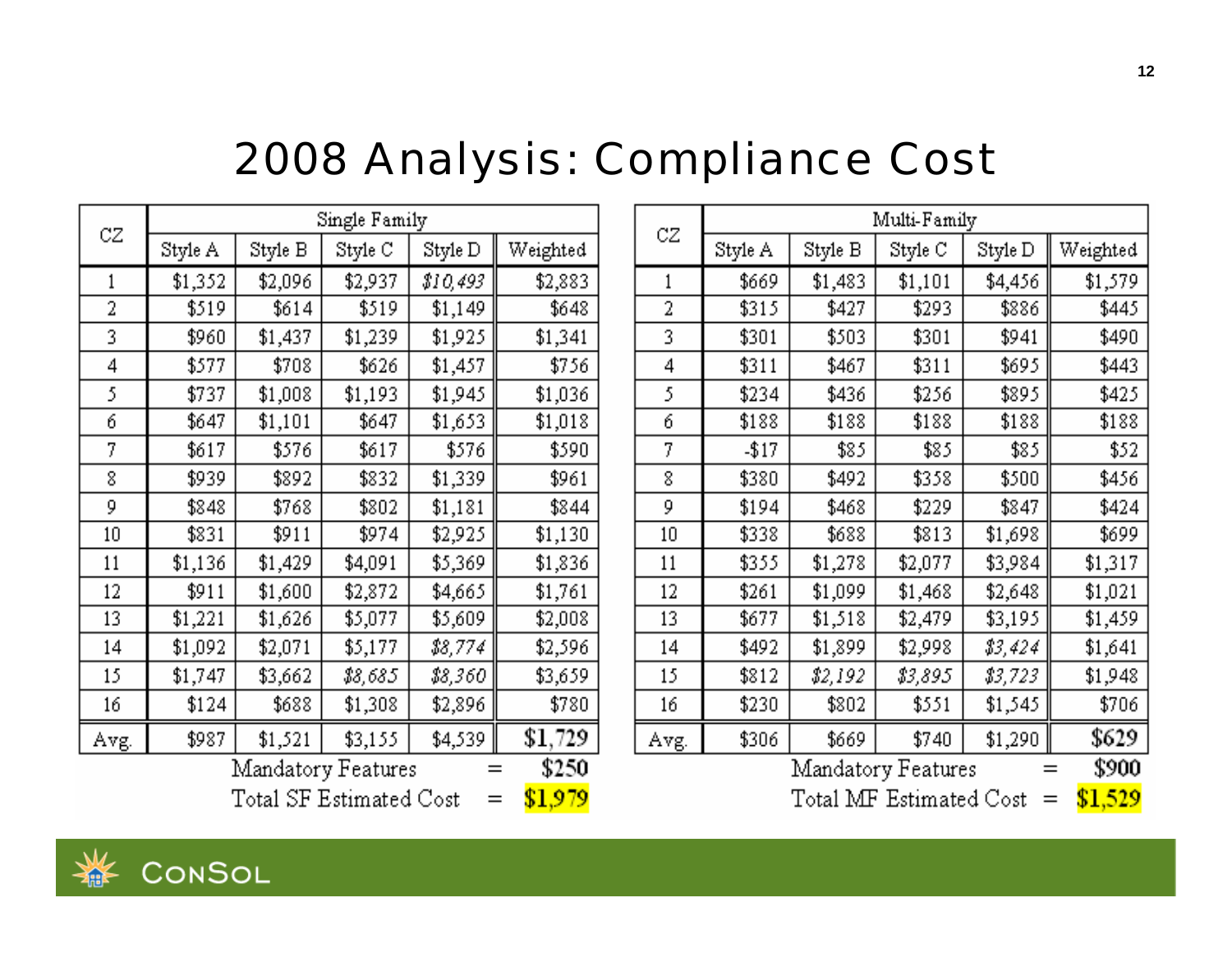# *2008 T-24 Cost Effectiveness*



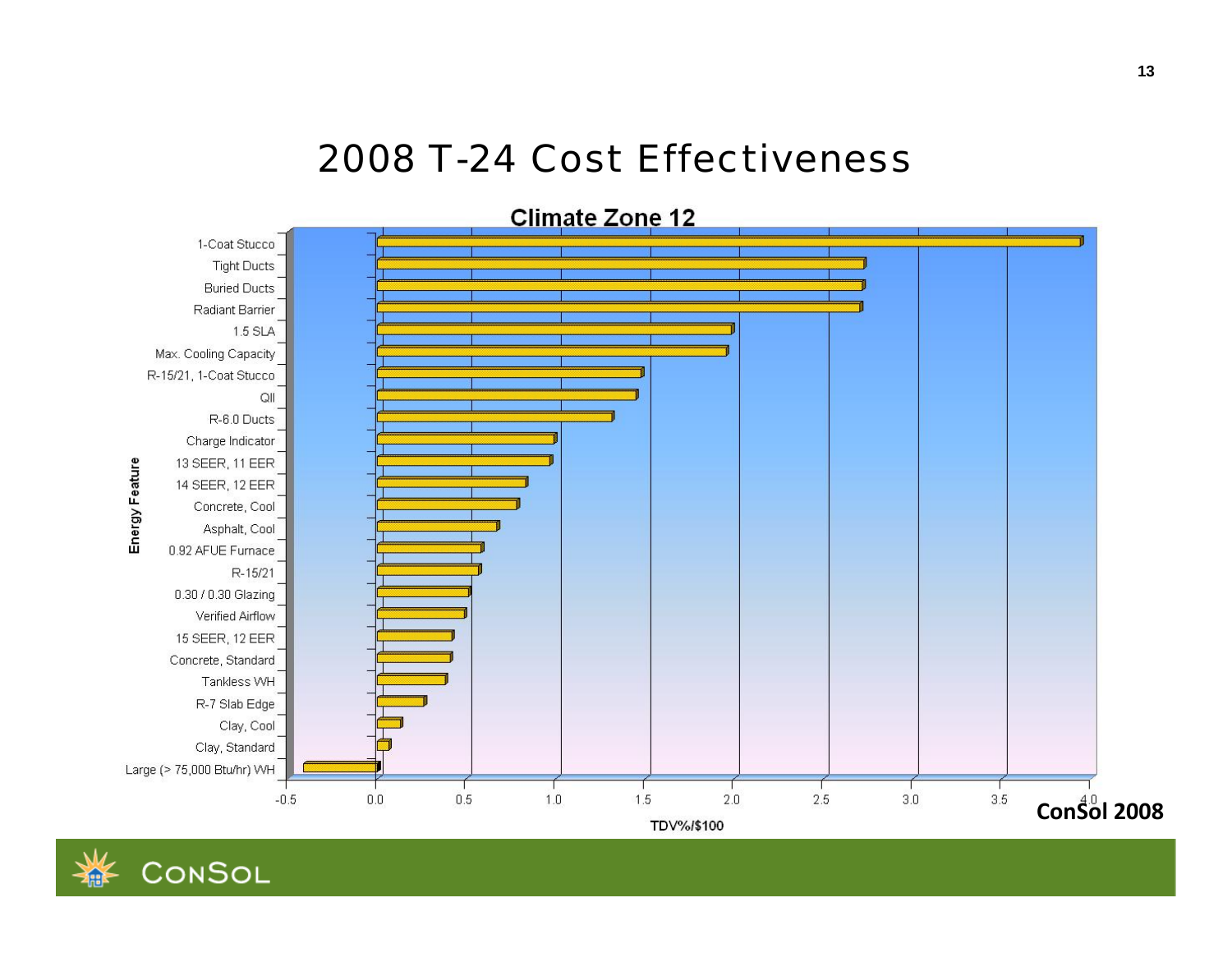#### *Resources*



#### **ASSOCIATIONS**

**American Institute of Architects www.AIA.org**

**Building Owners Managers Association www.boma.com.org**

**California Air Pollution Control Officers Associationwww.capcoa.org**

**California Building Industry Association www.cbia.org**

**California Building Officials www.calbo.org**

**California Building Properties Association www.cbpa.com/eupdates**

**California Cities www.cacities.org**

**California Chapter American Planning Association www.calapa.org**

**International Council for Local Environmental Initiatives www.iclei.org**

**National Association Industrial and Office Properties www.naiop.org**

**US Green Building Council [www.usgbc.org](http://www.usgbc.org/)**

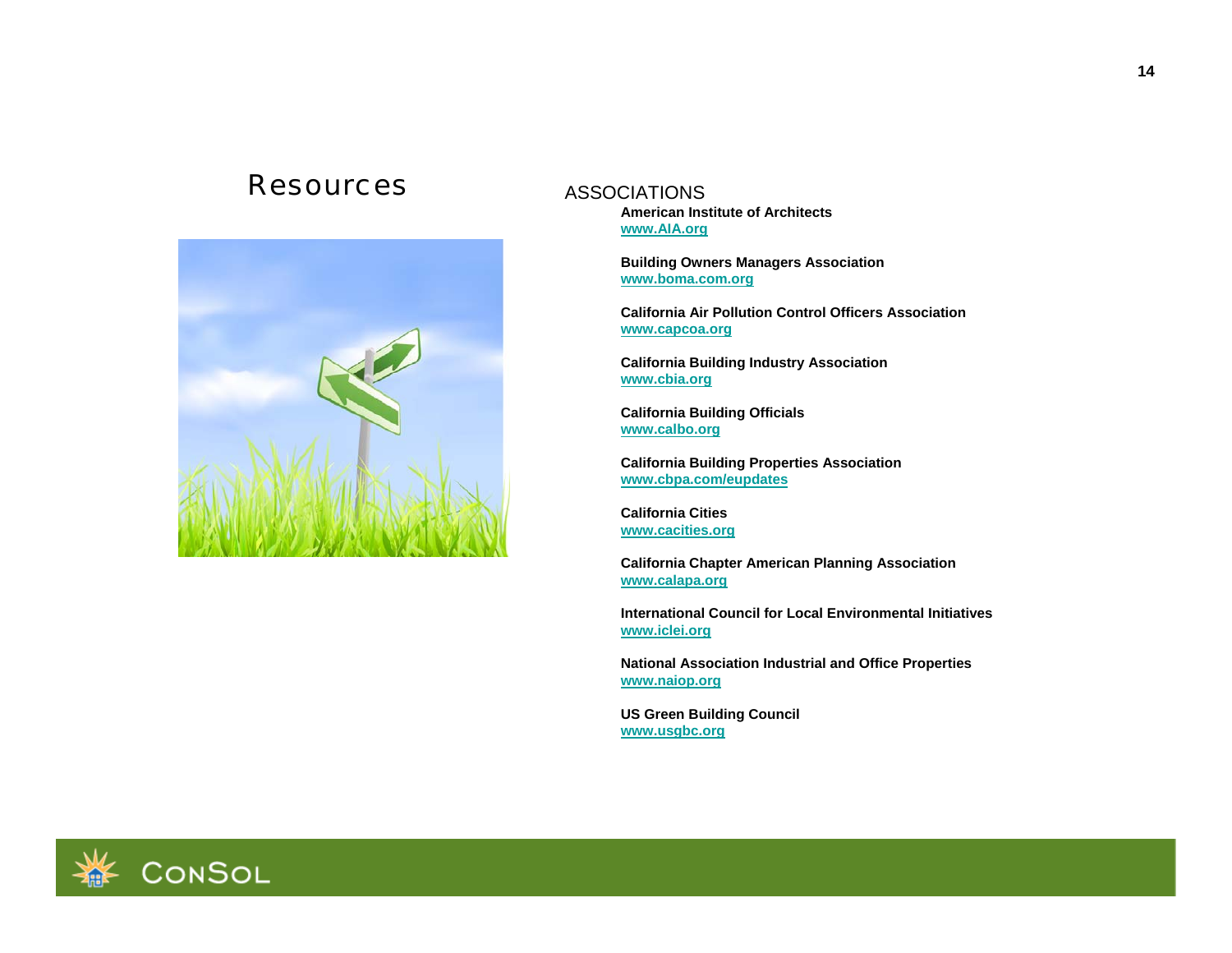#### *Resources*

ENERGY EFFICIENCY**ConSol [www.consol.ws](http://www.consol.ws/)**

GREEN PROGRAMS**California Green Builder [www.CAGreenBuilder.org](http://www.cagreenbuilder.org/)**

**Energy Star www.energystar.gov**

**NAHB / ANSI / ICCwww.nahbrc.org/technical/standards/greenbuilding.aspx**

**BIG/GPRwww.builditgreen.org**

**LEEDwww.usgbc.org/LEED**

GOVERNMENT **Air Resources Board www.arb.ca.gov**

**California Department of Housing Community Development www.hcd.ca.gov**

**California Energy Commission www.energy.ca.gov**

**Collaborative for High-Performance Schools www.chps.net**

**Institute for Local Governmentwww.ca-ilg.org**

**Land Use Subgroup of the Climate Action Team <http://www.climatechange.ca.gov/luscat/>**

**Local Government Commission www.lgc.org**

**Office of Planning and Research www.opr.ca.gov**

**US Department of Energy Building America Partner - Building Industry Research Alliance www.bira.ws**

**US Department of Energy Energy Efficiency & Renewable Energy www.eere.energy.gov/buildings**

INCENTIVES**Database of State Incentives for Renewables and Efficiency <http://www.dsireusa.org/>**

**New Solar Home Partnership www.gosolarcalifornia.com**

LEGISLATION**AB32 www.climatechange.ca.gov**

**AB32 – Mitigation Issues http://ag.ca.gov/globalwarming/**

**Attorney General's global warming website http://ag.ca.gov/globalwarming/**

**California Climate Change Portal http:/[/www.climatechange.ca.gov/](http://www.climatechange.ca.gov/)**

**CEQA Guidelines and Greenhouse Gases <http://opr.ca.gov/index.php?a=ceqa/index.html>**